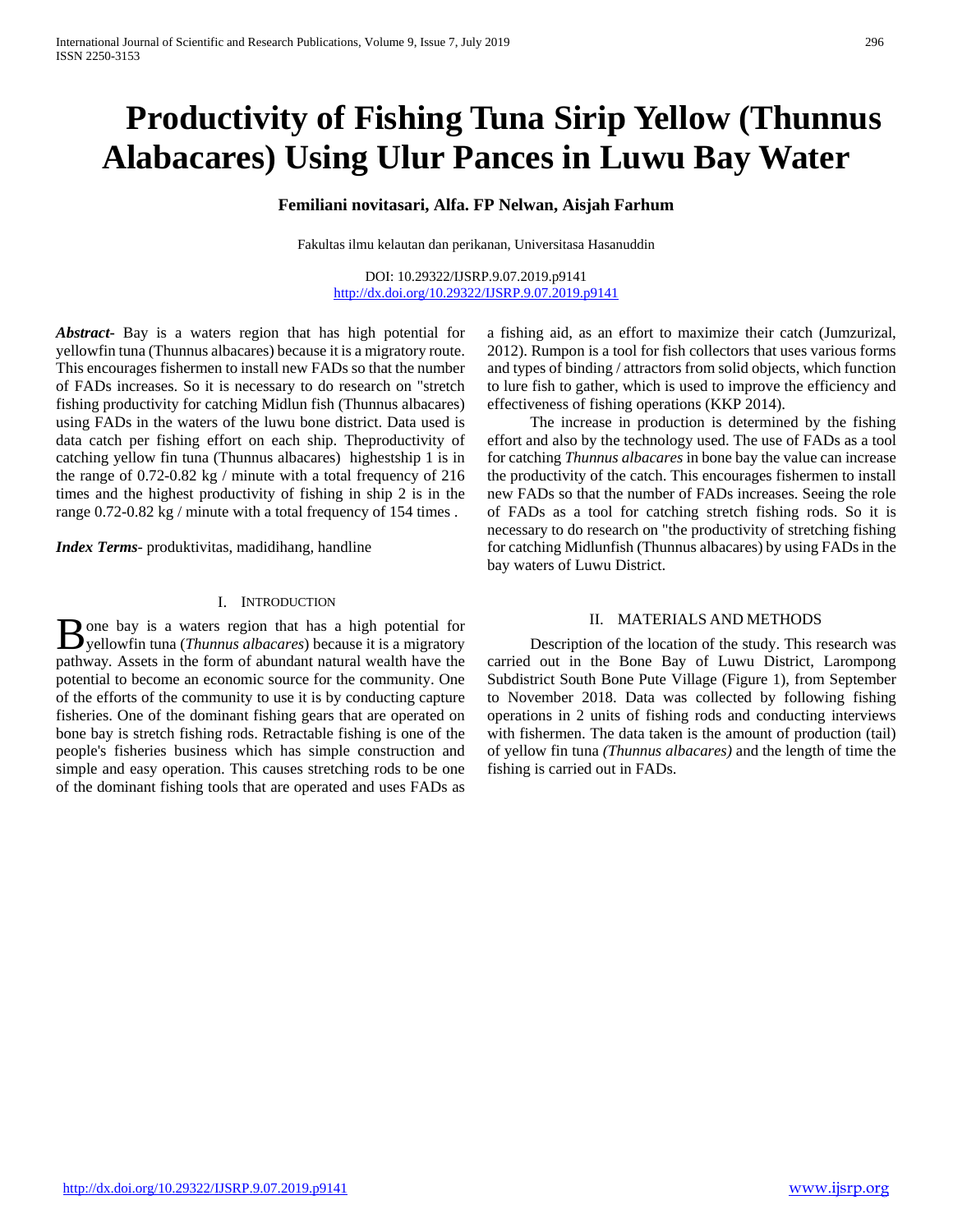

**Picture 1 . Location of capture area**



**Figure 2. Fishing location inFADs**

*Productivitycatching area.* The data of catch and fishing time obtained are then analyzed using the following equation:

 $Prd = \underline{C}$ 

Note: Prd: capture productivity C: Catch (Kg) T: Effective time of processing (Minutes)

 *T*

 The kruskal-waliis test is conducted to determine the difference in productivity on each ship by following the hypothesis:

Determining the hypothesis:

H0: There is a productivity difference in each vessel H1: there is no difference in productivity on every ship decision:

Value significance> significance level ( $\alpha = 0.05$ ), then H0 is accepted

significance value <significance level ( $\alpha = 0.05$ ), then H0 is not accepted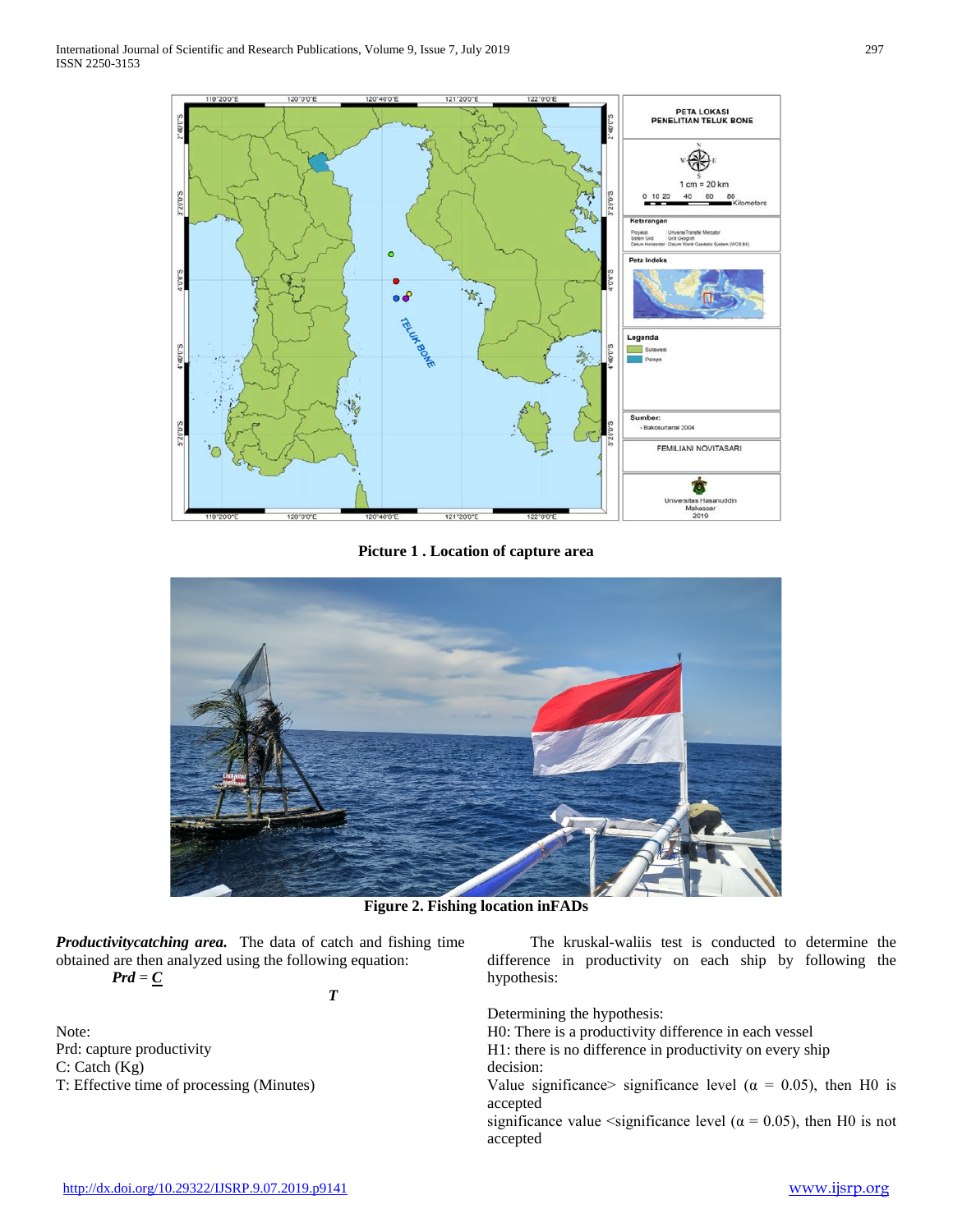## III. RESULTS

## *Productivity fishing vessel stretching* **first.**

 Catching productivity is a measure of the production capability of a type of fishing gear. The productivity of catching yellow fin tuna (*hunnus alabacares)* in FADs on ship I showed an uneven graph. The structure of the retaining productivity value

found in the first vessel is in the range of 0.50 - 1.04 kg / minute. With a total overall productivity of 342.8 kg / minute and a total frequency of 440 times. From the graph, it can be seen that the highest productivity is in the range of 0.72-0.82 kg / minute with the total frequency of 216 times the lowest productivity in the range of 0.50 - 0.60 kg / minute with a frequency of 29 times.



**Picture 1 . Productivity of fishing rods on ships**

## *Productivity fishing rods Ship II* **.**

 The productivity of catching yellow fin tuna (*hunnus alabacares)* in FADs on ship I showed an uneven graph. The structure of the retaining productivity value found in the first vessel is in the range of 0.50 - 1.04 kg / minute. With a total overall productivity of 202.43 kg / minute and a total frequency of 440

times. From the graph it can be seen that the highest productivity is in the range of 0.72-0.82 kg / minute with a total frequency of 154 times while the lowest productivity is in the range of 0.83- 0.93 kg / minute with a frequency of 3 times.



**Figure 2. Productivity of stretched fishing vessels II**

# **Analysis of different kruskal walis test results on productivity on 2 stretching fishing vessels The**

 value of productivity on both vessels was statistically significant between vessel 1, ship 2 (H = 16,564 df,  $p = 0,0001$ ) with average rank the first ship is 379.87 and the second ship 318.69 H is the *kruskal wallis* value where the *chi-square value* in the df table is freedom and p is the significant value p value is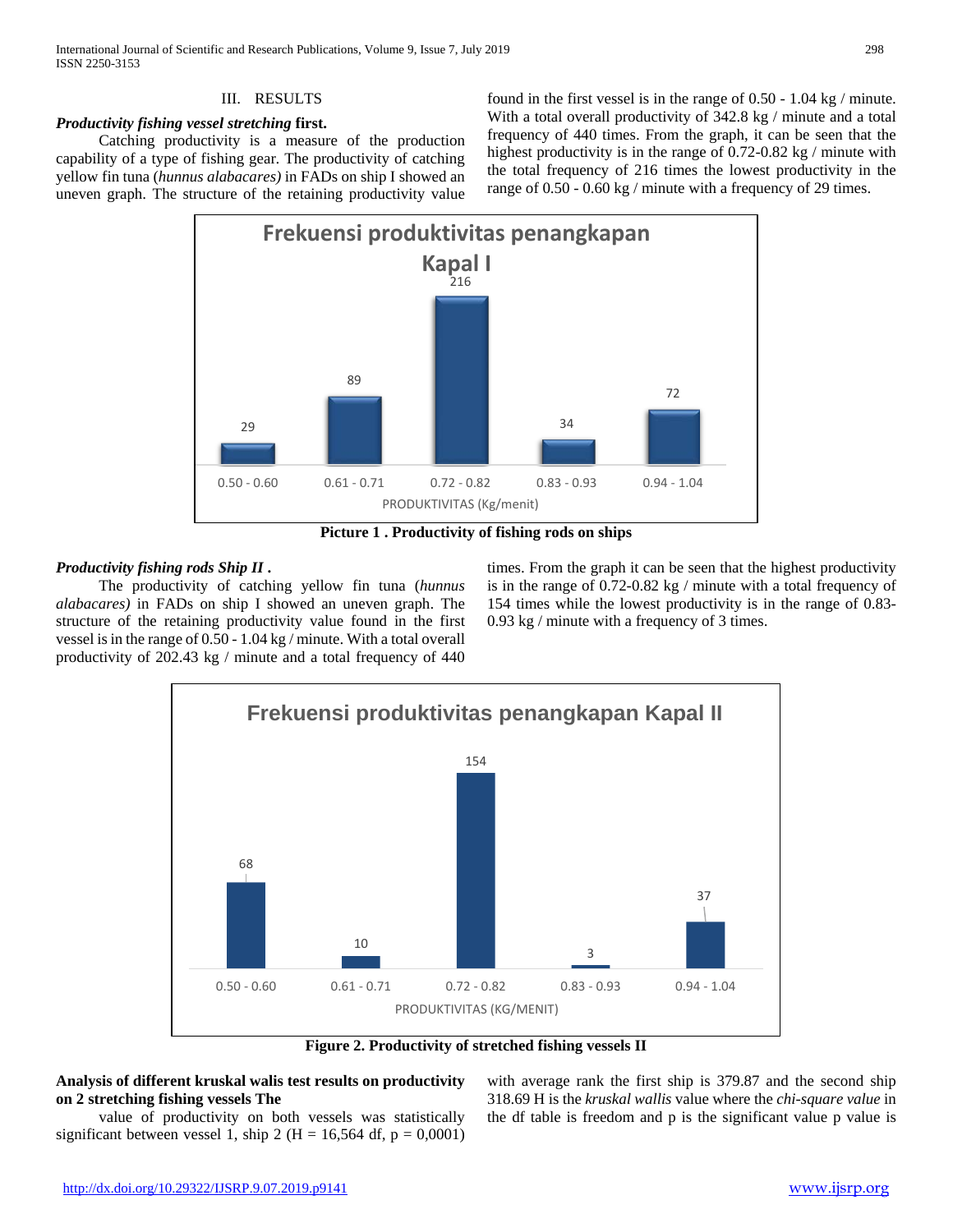0,0001 smaller than 0.05 then there are different values of productivity in each ship.

## **Table 1. Results of analysis of different testwalis kruskalKruskal-Wallis Test**

| <b>Ranks</b>   |             |     |              |  |
|----------------|-------------|-----|--------------|--|
|                | <b>SHIP</b> |     | Mean Rank of |  |
| PRDUCTIVITY of | ship.       | 440 | 379.87       |  |
|                | vessels 2   | 272 | 318.69       |  |
|                | Total       | 712 |              |  |

| Test Statistics <sup>a, b</sup> |                    |  |  |
|---------------------------------|--------------------|--|--|
|                                 | <b>PRDUCTIVITY</b> |  |  |
| Chi-Square                      | 16,564             |  |  |
| df                              |                    |  |  |
| Asymp. Sig.                     | .000               |  |  |
| a. Kruskal Wallis Test          |                    |  |  |
| b. Variable Grouping: SHIP      |                    |  |  |
|                                 |                    |  |  |

## IV. DISCUSSION

 Catching productivity is a measure of the production capability of a type of fishing gear. Fishing productivity is stated in the comparison between production and fishing efforts. The productivity of catching a fishing gear can be one indicator to determine the potential of a resource. Catching efforts based on the length of time the fishing gears lead to a tendency for productivity differences to occur between the two fishing boats (Nelwan et al., 2015). The fluctuations in the frequency of stretching fishing productivity on both vessels can be influenced by various factors, including the presence of tuna resources in FADs locations as the main function of using FADs to concentrate fish (Nelwan et al., 2015), seasonality factors which are related to food availability and suitability habitat (Mapstone el al., (2008); Saul et al., 2013; Nelwan et al., 2015) weather at the fishing location, meal time of yellow fin tuna (*Thunnus albacares),*fishing trip duration and supply of basic operational needs on board .

 The productivity of catching yellowfin tuna *(Thunnus albacares)* between September-October can be said to tend to decrease, this is because in October and September it is not the season of yellowfin tuna fishing *(Thunnus albacares).* The catching season of Mididah (Yellowfin Tuna) occurs in the first transitional season of the beginning of the year, namely the west to east transition and the second transition season to the end of the year with the peak fishing season in the first transition season of the beginning of the year. The occurrence of fluctuations in the season pattern of catching Midnightfish (Yellowfin Tuna) is caused by monsoon and rainfall factors (Nontji 2002; Wijaya 2012; Putri 2015) so that fishermen do not carry out fishing

operations or move locations in safer waters. Apart from monsoon and rainfall factors, catching season fluctuations are caused by migratory tuna in the Flores Sea, Selayar Islands Regency. According to the research results of Safruddin et al (2015) In September, the most productive tuna DPPI was found in the waters west of Selayar Island and South Tarupa Island. This is due to other environmental factors that influence fish distribution patterns such as primary productivity, salinity, migration to spawning areas, dissolved oxygen content, seasonal fronts and others.

#### V. CONCLUSION.

 The productivity of catching yellow fin tuna (*Thunnus albacares)* highestship 1 is in the range of 0.72-0.82 kg / minute with a total frequency of 216 times and the highest productivity of fishing in ship 2 is in the range 0.72-0.82 kg / minute with a total frequency of 154 times .

#### **REFERENCES**

- [1] Jumsurizal. 2012. Productivity of Threaded Fishing Rods for Catching Mackerel (Scomberomorus commerson) by Using FADs in Tambelan Waters, Riau Islands. Essay. Faculty of Marine and Fisheries Sciences, Hasanuddin University, Makassar.
- [2] KKP. 2014. Indonesian Aquaculture. Directorate General of Aquaculture. Marine and Fisheries Ministry. Accessed from http://djpb.kkp.go.id on October 6, 2014.
- [3] Nelwan, A, FP, sudirman, Nursam.Muh, and yunus.A. muhammad. Productivity of pelagic fish in the waters of Sinjai district in the eastern transition season. Fisheries (JournalJournal of Fisheries Sciences) XVII (1): 18-26.
- [4] Nontji, A. 2012. Nusantara Sea. Djambat. Jakarta. Page 293
- [5] Wijaya H. 2012. Catch of Madidihang (Thunnus albacares, Bonnaterre 1788) With Tonda Fishing Line and Management at the Port of Nusantara Fisheries Port of Ratu Sukabumi (Thesis). Faculty of Mathematics and Natural Sciences Master of Marine Sciences Depok Study Program. University of Indonesia.
- [6] Princess. LDM, 2015. Estimation of Thunnus Albacares in the Bone Bay Flores Sea (Thesis). Fisheries Resource Utilization. Department of Fisheries, Faculty of Marine Sciences, University of Hasanuddin
- [7] Safruddin, Zainuddin M, Mallawa A. 2015. Migration ofThunnus Spatial and Temporalsp in Flores Sea, Based on Oceanographic Satellite Imagery, Proceedings of National Symposium on Marine and Fisheries II Hasanuddin University, Makassar

#### **AUTHORS**

**First Author** – Femiliani novitasari, Fakultas ilmu kelautan dan perikanan, Universitasa Hasanuddin, Email :

Femiunhas11@gmail.com, 082349117188

**Second Author** – Alfa. FP Nelwan, Fakultas ilmu kelautan dan perikanan, Universitasa Hasanuddin

**Third Author** – Aisjah Farhum, Fakultas ilmu kelautan dan perikanan, Universitasa Hasanuddin